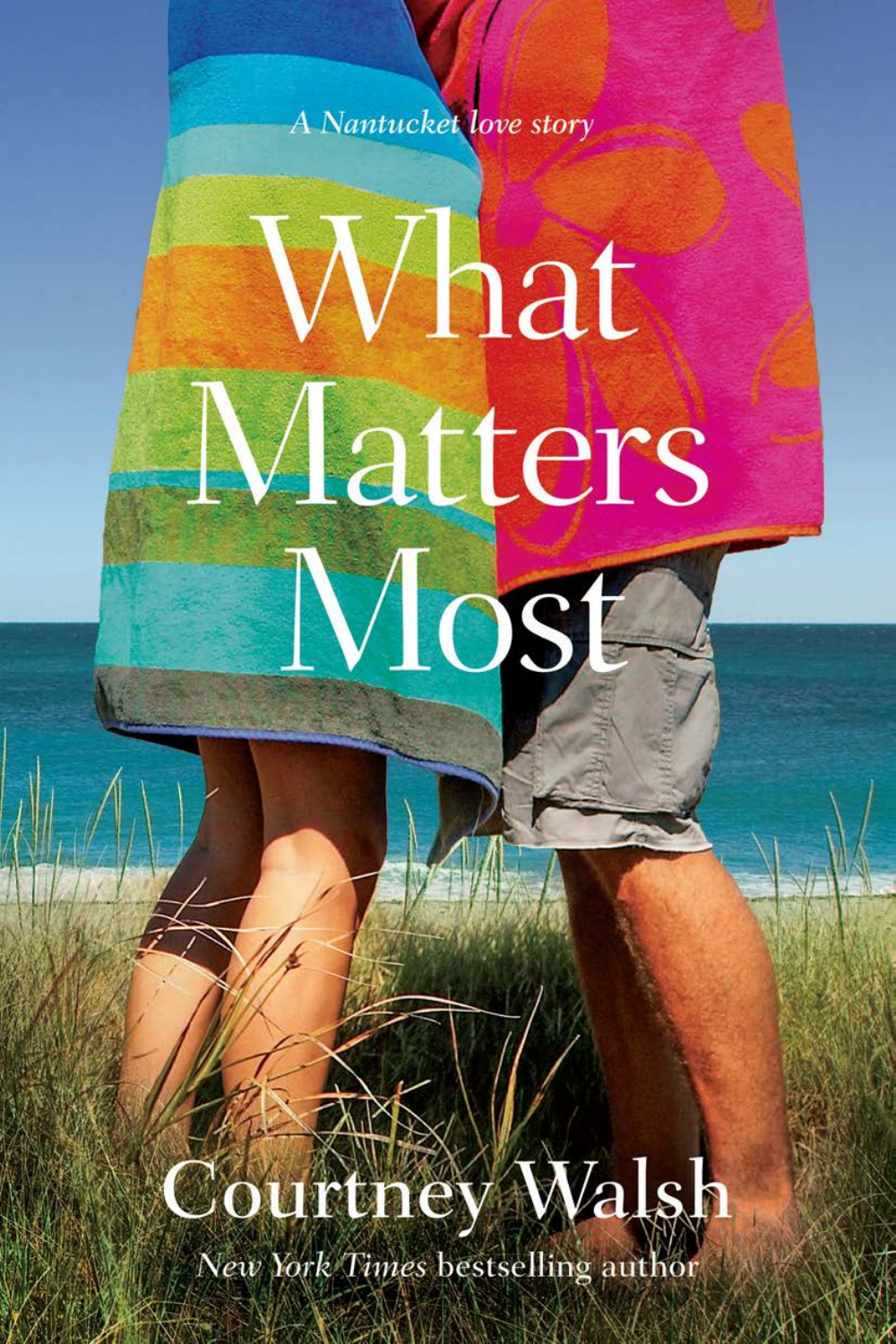## Praise for Novels by COURTNEY WALSH



## IS IT ANY WONDER

"[A] pleasing tale of lost love, forgiveness, and rekindled romance. . . . Walsh's wholesome plot weaves faith elements nicely as Louisa relies on her faith to make sure all is finally made well. Walsh will please her fans and surely gain new ones with this excellent inspirational."

*PUBLISHERS WEEKLY*

"A story of forgiveness, hope, and enduring ties that proves it's never too late for a second chance. . . . Courtney Walsh once again shines as a master storyteller."

**KRISTY WOODSON HARVEY,** *USA TODAY* **BESTSELLING AUTHOR OF** *FEELS LIKE FALLING*

"Courtney Walsh's books always capture my heart! I love her poignant plotlines, quaint, small-town settings, and the romance she skillfully weaves through the pages."

**BECKY WADE, AUTHOR OF** *STAY WITH ME*

## IF FOR ANY REASON

"Second chances and new discoveries abound in this lovely tale from Walsh, featuring a nostalgic romance set against the backdrop of Nantucket. . . . Readers of Irene Hannon will love this." *PUBLISHERS WEEKLY*

"*If for Any Reason* is a 'double romance' novel, beautifully written, poignantly sad in parts, but full of hope throughout. It is altogether a lovely book, with a strong Christian message and a really good story, and I cannot recommend it highly enough."

**CHRISTIAN NOVEL REVIEW**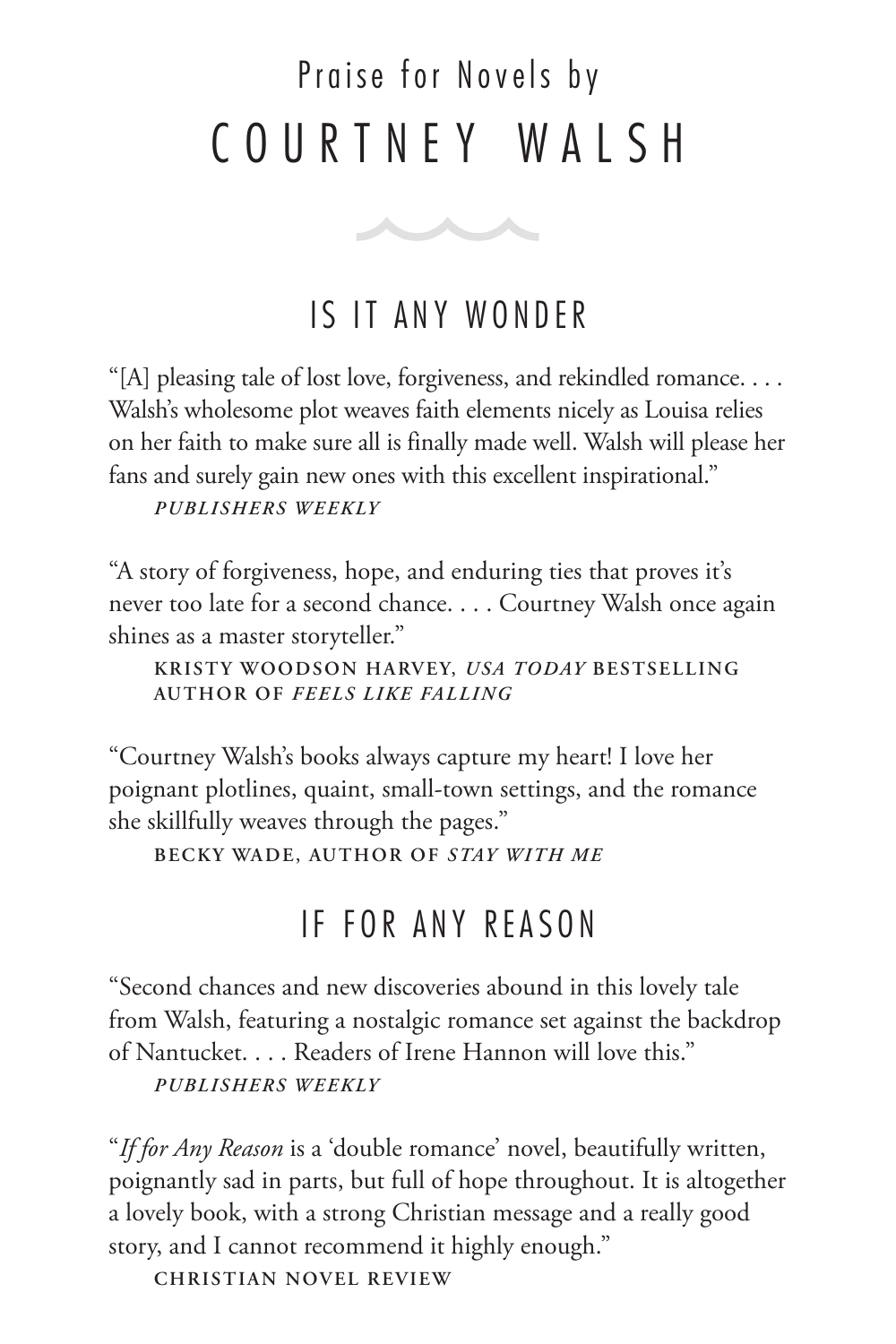"Warm and inviting, *If for Any Reason* is a delightful read. I fell in love with these characters and with my time in Nantucket. Don't miss this one."

**ROBIN LEE HATCHER, AWARD-WINNING AUTHOR OF**  *WHO I AM WITH YOU*

"*If for Any Reason* took me and my romance-loving heart on a poignant journey of hurt, hope, and second chances. . . . From tender moments to family drama to plenty of sparks, this is a story to be savored. Plus, that Nantucket setting—I need to plan a trip pronto!"

**MELISSA TAGG, AWARD -WINNING AUTHOR OF** *NOW AND THEN AND ALWAYS*

## JUST LET GO

"Walsh's charming narrative is an enjoyable blend of slice-of-life and small-town Americana that will please Christian readers looking for a sweet story of forgiveness."

*PUBLISHERS WEEKLY*

"Original, romantic, and emotional. Walsh doesn't just write the typical romance novel. . . . She makes you feel for all the characters, sometimes laughing and sometimes crying along with them<sup>"</sup>

*ROMANTIC TIMES*

"A charming story about discovering joy amid life's disappointments, *Just Let Go* is a delightful treat for Courtney Walsh's growing audience."

**RACHEL HAUCK,** *NEW YORK TIMES* **BESTSELLING AUTHOR**

"*Just Let Go* matches a winsome heroine with an unlikely hero in a romantic tale where opposites attract. . . . This is a page-turning, charming story about learning when to love and when to let go."

**DENISE HUNTER, BESTSELLING AUTHOR OF**  *HONEYSUCKLE DREAMS*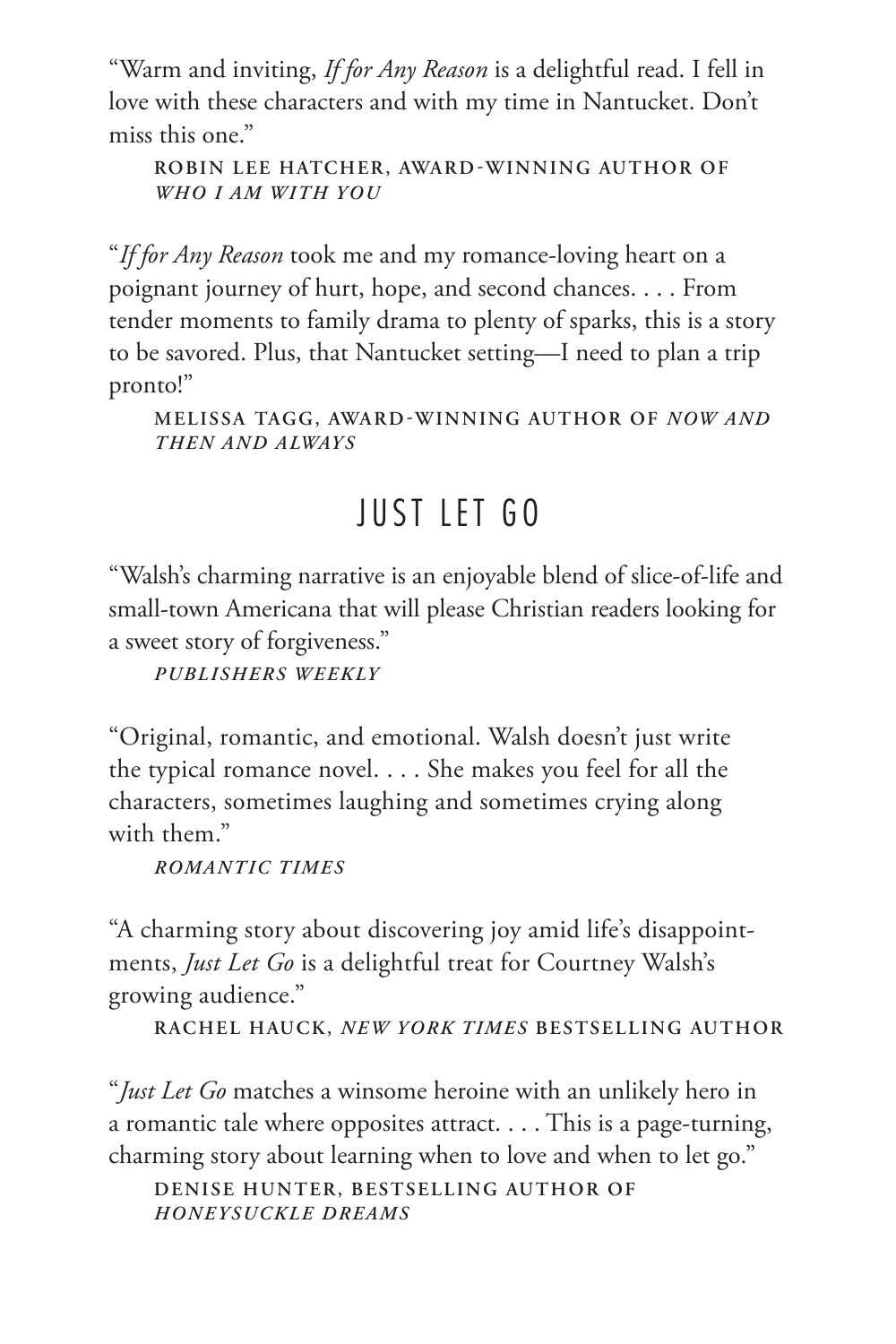"Just the kind of story I love! Small town, hunky skier, a woman with a dream, and love that triumphs through hardship. A sweet story of reconciliation and romance by a talented writer."

**SUSAN MAY WARREN,** *USA TODAY* **BESTSELLING AUTHOR**

## JUST LOOK UP

"[A] sweet, well-paced story. . . . Likable characters and the strong message of discovering what truly matters carry the story to a satisfying conclusion."

*PUBLISHERS WEEKLY*

"*Just Look Up* by Courtney Walsh is a compelling and consistently entertaining romance novel by a master of the genre." **MIDWEST BOOK REVIEW**

"This novel features a deeply emotional journey, packaged in a sweet romance with a gentle faith thread that adds an organic richness to the story and its characters."

**SERENA CHASE,** *USA TODAY* **HAPPY EVER AFTER BLOG**

"In this beautiful story of disillusionment turned to healing, Walsh brings about a true transformation of restored friendships and love."

*CHRISTIAN MARKET* **MAGAZINE**

## CHANGE OF HEART

"Walsh has penned another endearing novel set in Loves Park, Colo. The emotions are occasionally raw but always truly real." *ROMANTIC TIMES*

"*Change of Heart* is a beautifully written, enlightening, and tragic story. . . . This novel is a must-read for lovers of contemporary romance."

**RADIANT LIT**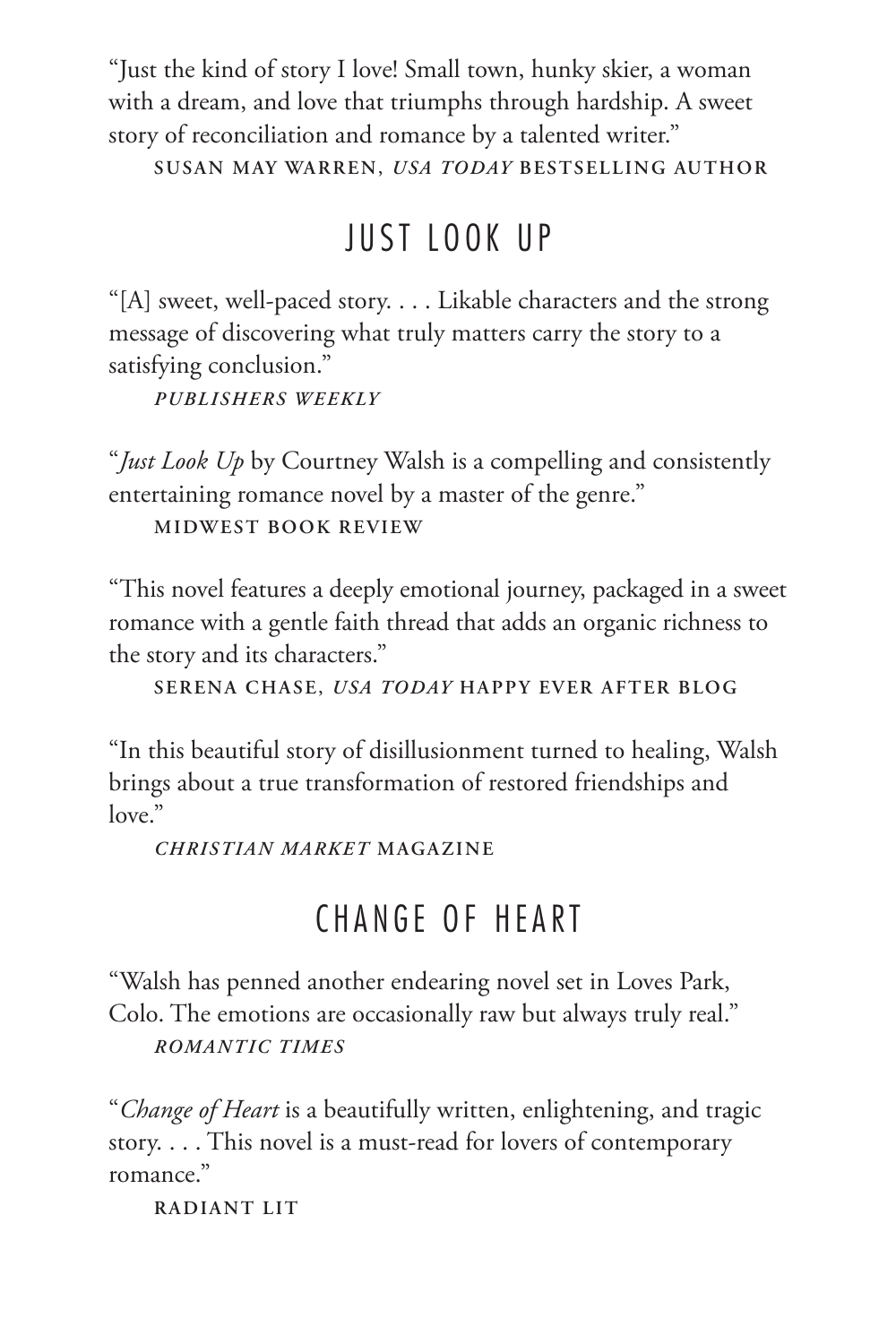## PAPER HEARTS

"Walsh pens a quaint, small-town love story . . . [with] enough plot twists to make this enjoyable to the end."

*PUBLISHERS WEEKLY*

"Be prepared to be swept away by this delightful romance about healing the heart, forgiveness, [and] following your dreams." **FRESH FICTION**

"Courtney Walsh's . . . stories have never failed to delight me, with characters who become friends and charming settings that beckon as if you've lived there all your life."

**DEBORAH RANEY, AUTHOR OF THE CHICORY INN NOVELS SERIES**

"Delightfully romantic with a lovable cast of quirky characters, *Paper Hearts* will have readers smiling from ear to ear! Courtney Walsh has penned a winner!"

**KATIE GANSHERT, AWARD-WINNING AUTHOR OF**  *A BROKEN KIND OF BEAUTIFUL*

"*Paper Hearts* is as much a treat as the delicious coffee the heroine serves in her bookshop. . . . A poignant, wry, sweet, and utterly charming read."

**BECKY WADE, AUTHOR OF** *MEANT TO BE MINE*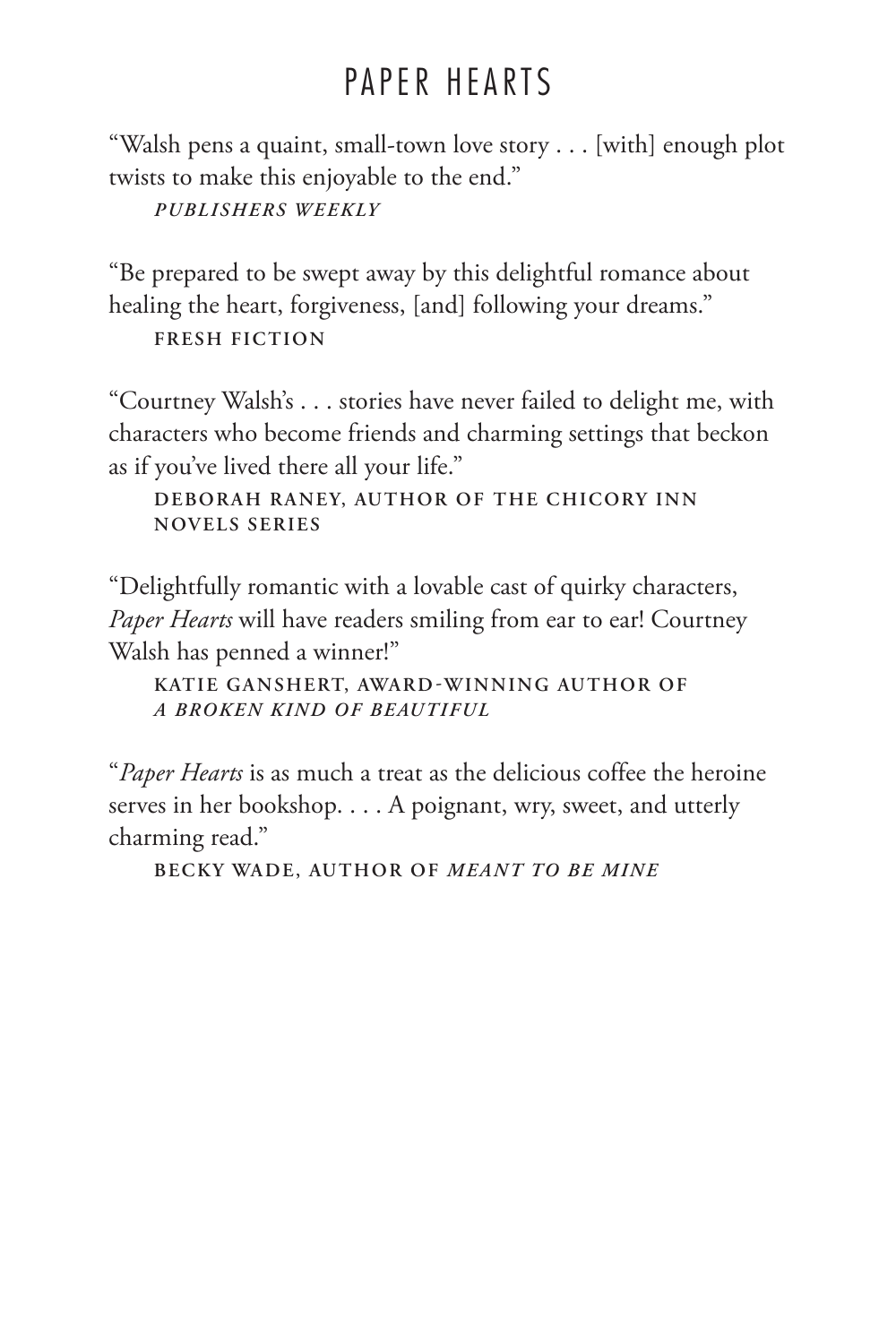## WHAT MATTERS MOST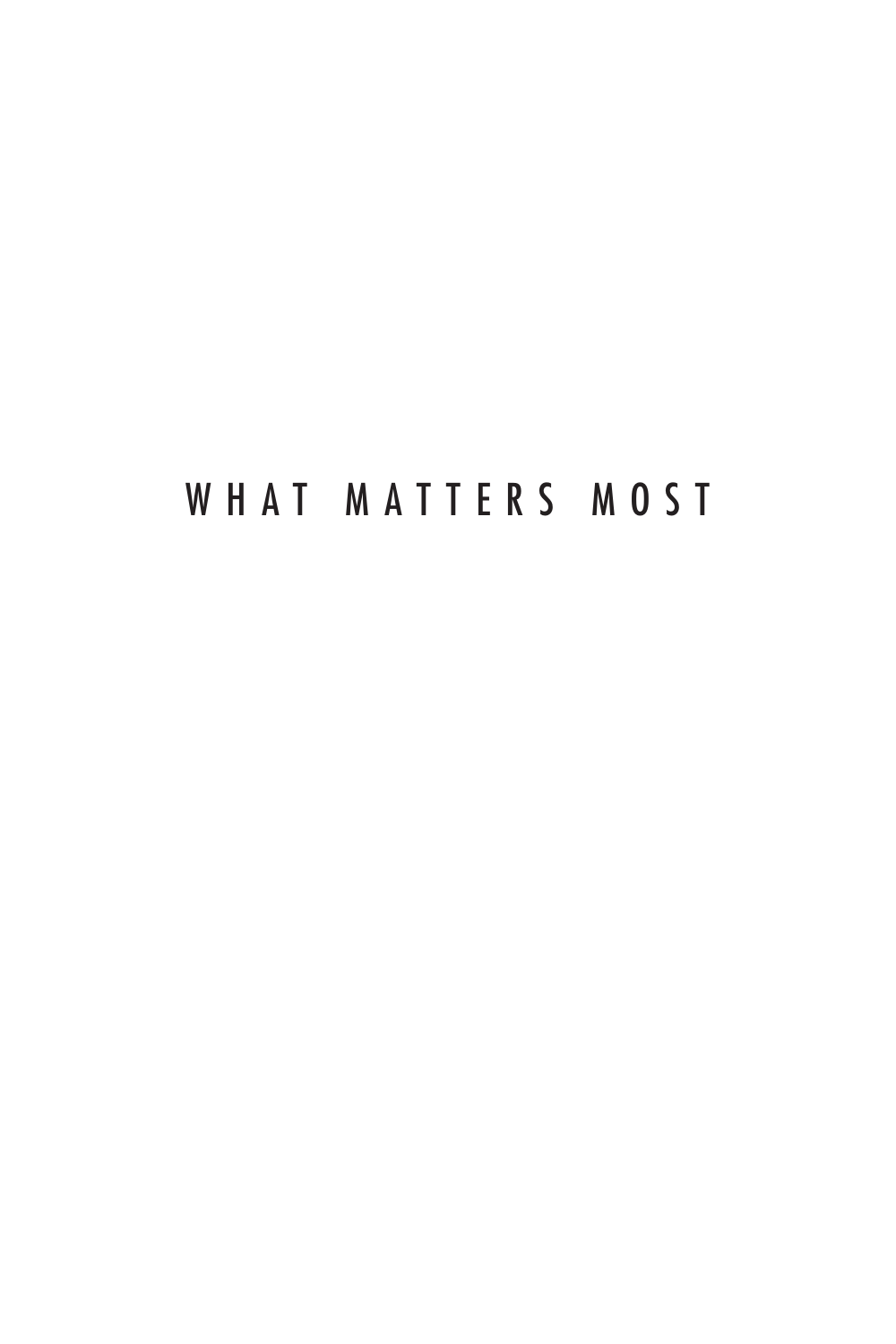### a l s o b y c o u r t n e y w a l s h

IS IT ANY WONDER

IF FOR ANY REASON

A MATCH MADE AT CHRISTMAS

JUST LOOK UP

JUST LET GO

JUST ONE KISS

JUST LIKE HOME

PAPER HEARTS

CHANGE OF HEART

THINGS LEFT UNSAID

HOMETOWN GIRL

A SWEETHAVEN SUMMER

A SWEETHAVEN HOMECOMING

A SWEETHAVEN CHRISTMAS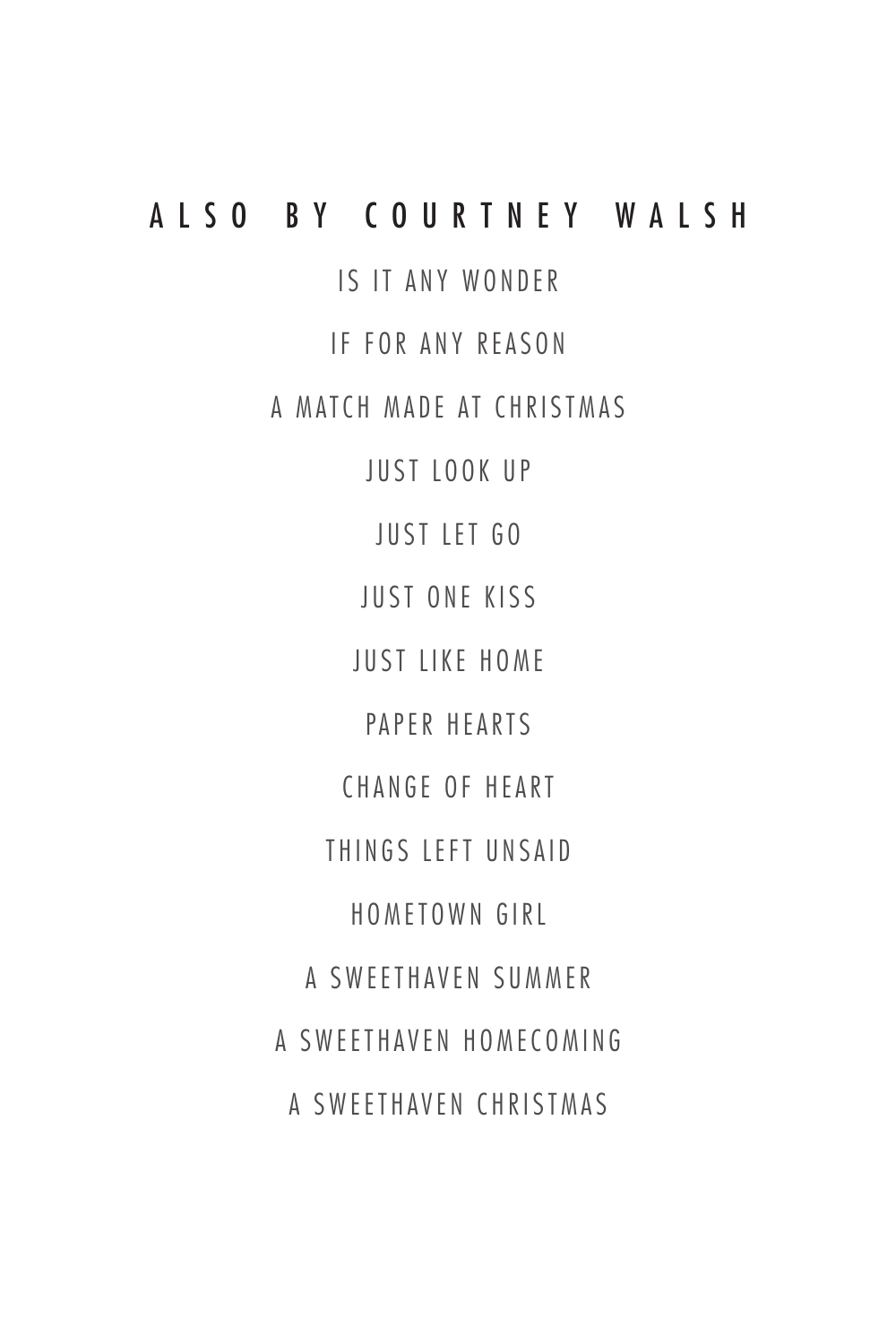# Courtney Walsh

*A Nantucket love story*

# What Matters Most

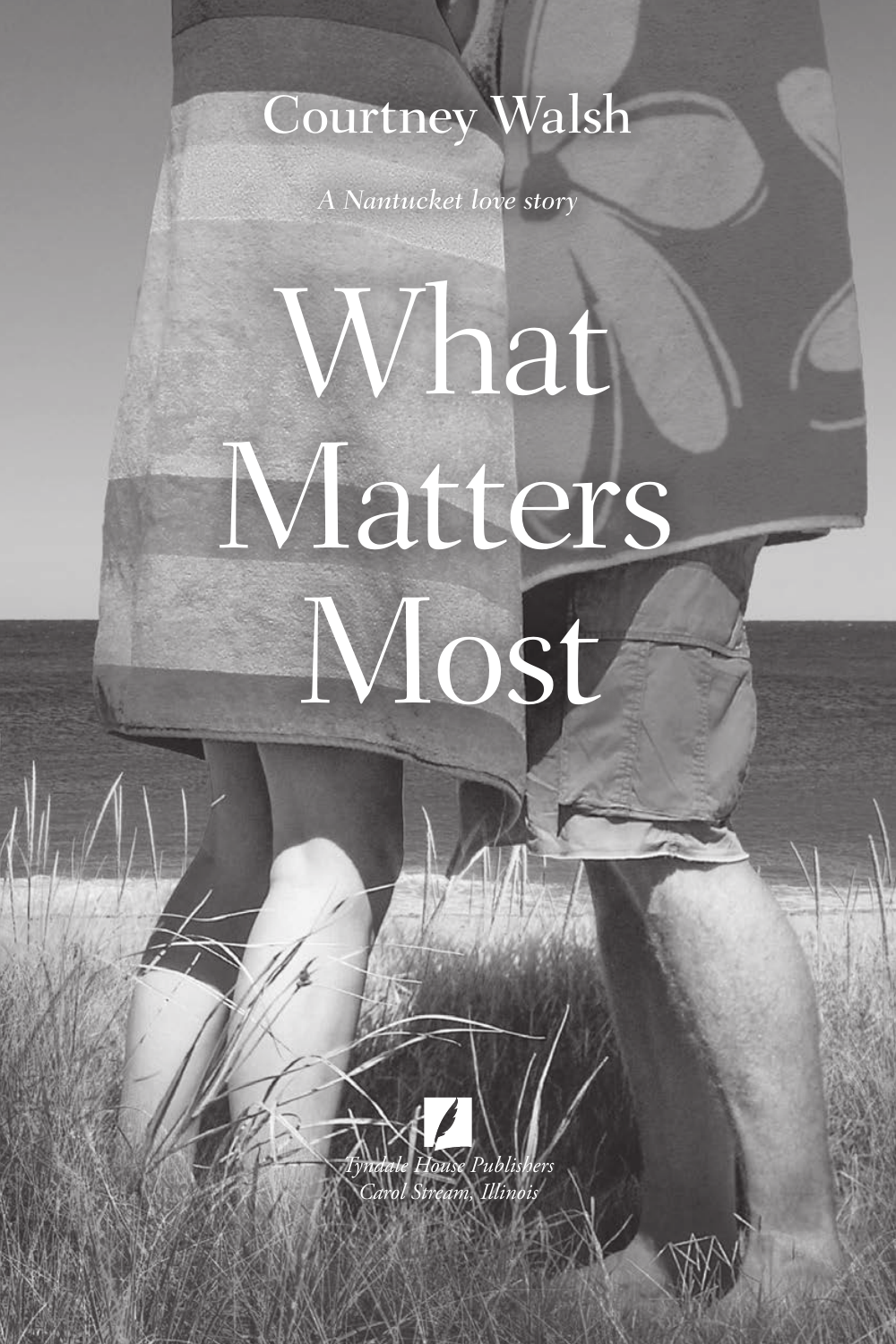Visit Tyndale online at tyndale.com.

Visit Courtney Walsh's website at courtneywalshwrites.com.

*Tyndale* and Tyndale's quill logo are registered trademarks of Tyndale House Ministries.

*What Matters Most*

Copyright © 2022 by Courtney Walsh. All rights reserved.

Cover photograph of beach copyright © by Nine OK/Getty Images. All rights reserved.

Cover photograph of couple copyright © by Fuse/Getty Images. All rights reserved.

Author photograph taken by Darge Photography, copyright © 2019. All rights reserved.

Designed by Faceout Studio, Amanda Hudson

Edited by Kathryn S. Olson

Published in association with the literary agency of Natasha Kern Literary Agency, Inc., P.O. Box 1069, White Salmon, WA 98672.

*What Matters Most* is a work of fiction. Where real people, events, establishments, organizations, or locales appear, they are used fictitiously. All other elements of the novel are drawn from the author's imagination.

For information about special discounts for bulk purchases, please contact Tyndale House Publishers at csresponse@tyndale.com, or call 1-855-277-9400.

#### **Library of Congress Cataloging-in-Publication Data**

Names: Walsh, Courtney, date- author. | Olson, Kathryn S., editor. Title: What matters most : a Nantucket love story / Courtney Walsh ; edited by Kathryn S. Olson. Description: Carol Stream, Illinois : Tyndale House Publishers, [2022] Identifiers: LCCN 2021021564 (print) | LCCN 2021021565 (ebook) | ISBN 9781496455086 (trade paperback) | ISBN 9781496455093 (kindle edition) | ISBN 9781496455109 (epub) | ISBN 9781496455116 (epub) Subjects: GSAFD: Love stories. Classification: LCC PS3623.A4455 W48 2022 (print) | LCC PS3623.A4455 (ebook) | DDC 813/.6—dc23 LC record available at https://lccn.loc.gov/2021021564 LC ebook record available at https://lccn.loc.gov/2021021565

Printed in the United States of America

28 27 26 25 24 23 22 7 6 5 4 3 2 1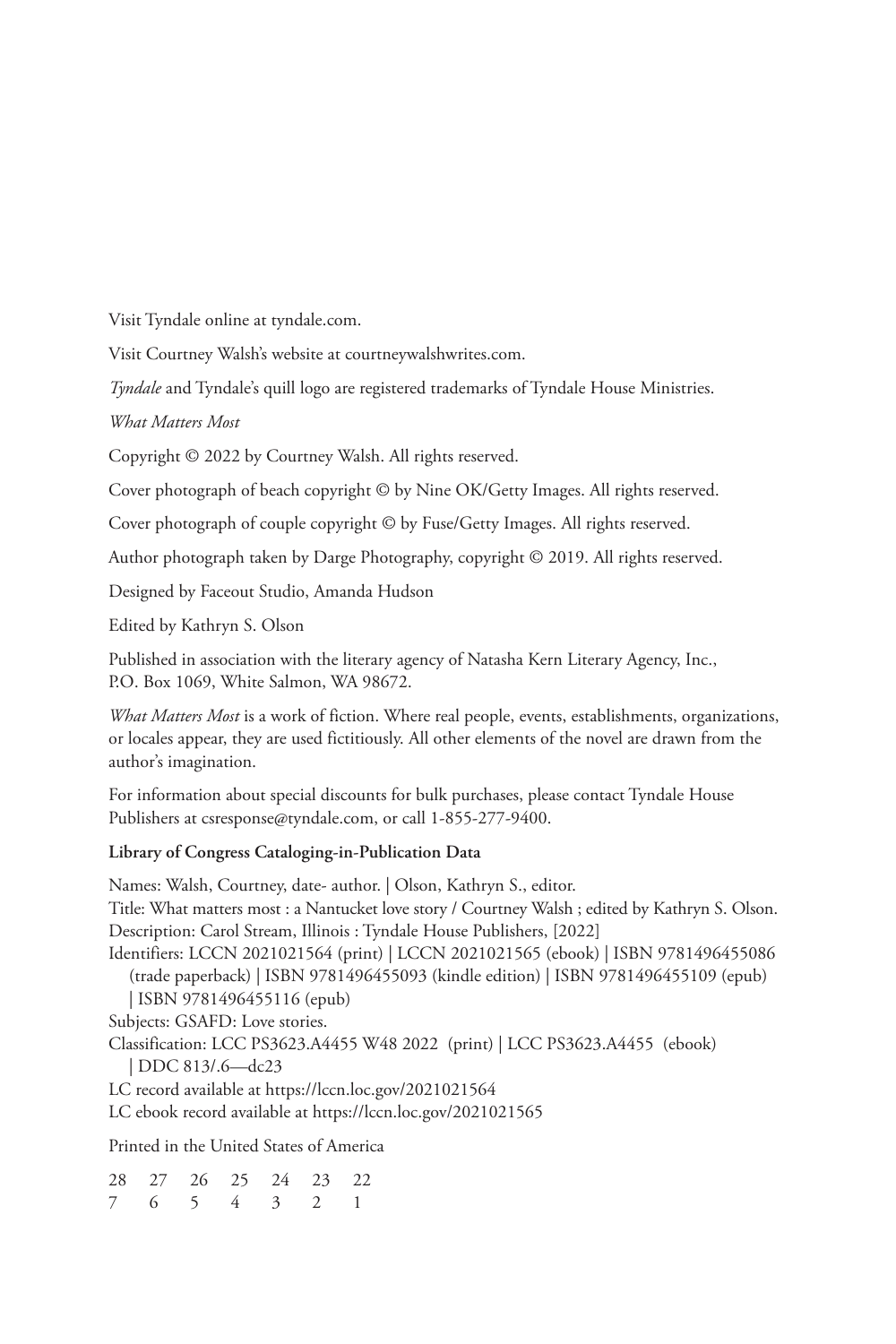### CHAPTER ONE



THE LIST STUCK TO THE REFRIGERATOR was meant to motivate Emma Woodson, but in that moment, it seemed only to taunt. She stared at the words she'd scribbled in a rare moment of bravery and struggled not to roll her eyes at her own naiveté.

#### *The Year of Emma.*

The idea had come to her one night two months ago when her best friend, Elise, had shown up uninvited to force her to celebrate a birthday she very much did not feel like celebrating.

Turning thirty wasn't something to celebrate, after all. Not for Emma.

But try telling that to Elise. She was not the kind of person who would let a milestone birthday go unnoticed, which was why she dragged Emma out to a Mexican restaurant and forced her to wear a giant sombrero all the way through to dessert.

"What are you doing, Em?" she'd asked her in a tone that suggested a loaded question.

"You mean besides trying to find a way to set this hat on fire without burning the restaurant down?"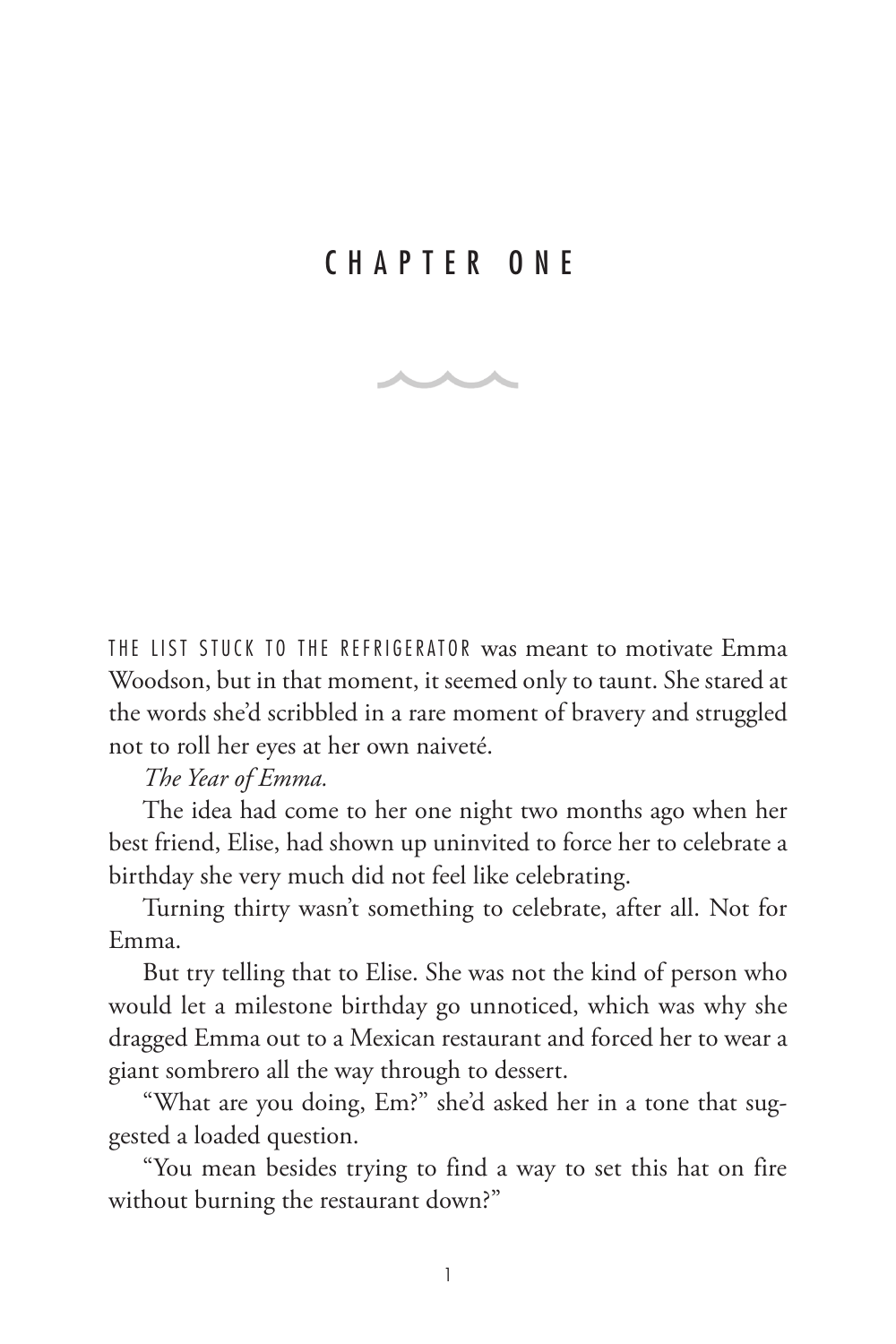"I mean with your life," Elise said.

Emma picked up her Coke and took a drink. "I'm surviving." Barely.

"Don't you think it's time you stopped surviving?"

"And what, die?" Emma set her drink down. She knew what was coming, and she wasn't interested. She didn't want to hear about how she was wasting her life. Not today. She already knew—she didn't need the reminder.

"No," Elise said. "You're practically coding and you're calling that a life. Enough's enough already."

It was easy for Elise to say. Her life was nearly perfect. She'd married Teddy, the love of her life, at twenty-three, had a baby at twentyfive on her first try, another baby at twenty-seven, also on her first try, and now she stayed home with her kids in the big, beautiful home funded by her husband's new job in private security.

Elise didn't understand Emma's circumstances, no matter how empathetic she was.

Elise pulled a notebook out of her purse and wrote in block letters: *THE YEAR OF EMMA.* She turned it around and slid it across the table.

"What's this?"

"Tonight we declare that this is the year everything changes for you," Elise said. "And we're putting it in writing."

Emma frowned. "My life is fine."

But Elise's sardonic laugh told the truth. "Em, when was the last time you did something for yourself? Or something just for fun? You work in a job you hate. You hardly sleep. Most days I don't even think you eat. And you never smile anymore."

The waiter returned with fried ice cream, and Emma's memory drifted back to the last birthday she'd spent with Cam. He'd made her a three-layer strawberry cake from scratch. As he presented it to her, the top tier slid right off the plate and onto the floor. He'd been disappointed at first, but the whole adorable scene struck Emma as so funny it took her a solid three minutes to stop laughing.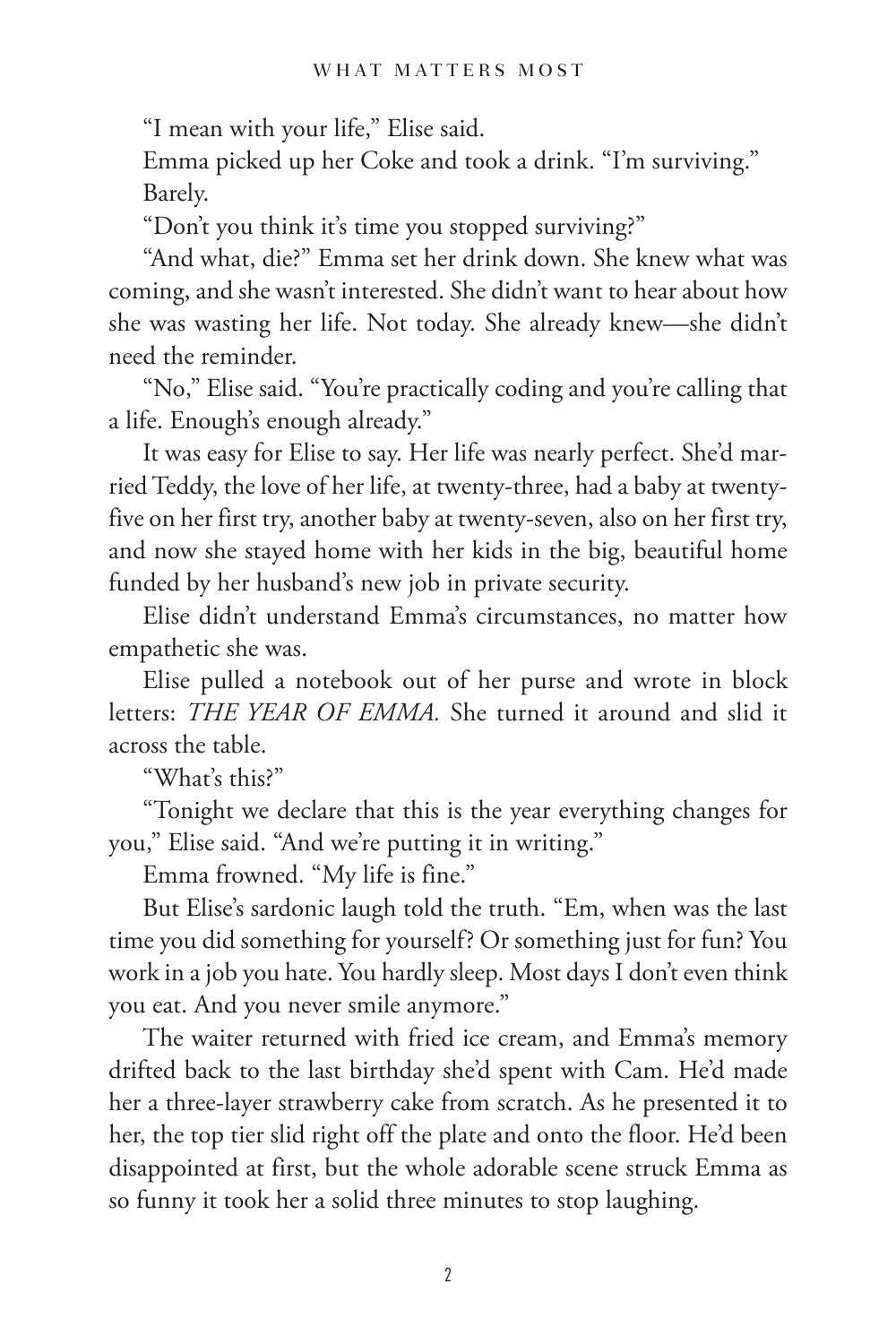Was that the last time she'd smiled?

Elise took a bite of ice cream. "So here's the deal. You make a list of all the things you want to do to remind yourself you're still alive. You've been avoiding living—you know that, right?"

Emma jabbed her spoon into the ice cream, crunching through the outside layer. "So you've said."

"Sorry," Elise said. "It's worth repeating."

"I'm doing the best I can." She took a bite and avoided Elise's gaze. Because they both knew it was a lie, and Elise wouldn't let it slide.

Now, as she stood in the kitchen of the small Nantucket cottage, surrounded by unpacked boxes, she scanned the list one last time before heading out the door.

*Find a job I actually like* was number five on the list, and today was the day she hoped to cross it off. She glanced at the clock, and a sudden wave of nausea rolled through her stomach. She'd been working as a waitress the last few years, but this job—in an actual art gallery, a reputable, high-end gallery—would give her a chance to work in the field she'd always wanted to work in. Before she let her dreams become a distant memory.

First, she had to make it to the interview on time.

"CJ?" she called out. "You ready?"

She walked into the living room, where her five-year-old son stood, looking out the window. "There's a man out there."

Emma came up behind CJ and followed his gaze to the sidewalk, where a man approached the house. He had a duffel slung over his shoulder. "Oh! Probably answering the ad." Bad timing. She'd have to give him a rush tour of the apartment if she was going to drop CJ at day care and make it to the interview on time.

"You ready?" She took her son's hand and pulled him toward the front door. She opened it and waved at the man on the sidewalk. "Hey there!"

He met her eyes and stopped moving.

"You must be here about the ad." She pulled CJ down the stairs and toward the sidewalk. "I'm actually relieved. I was starting to think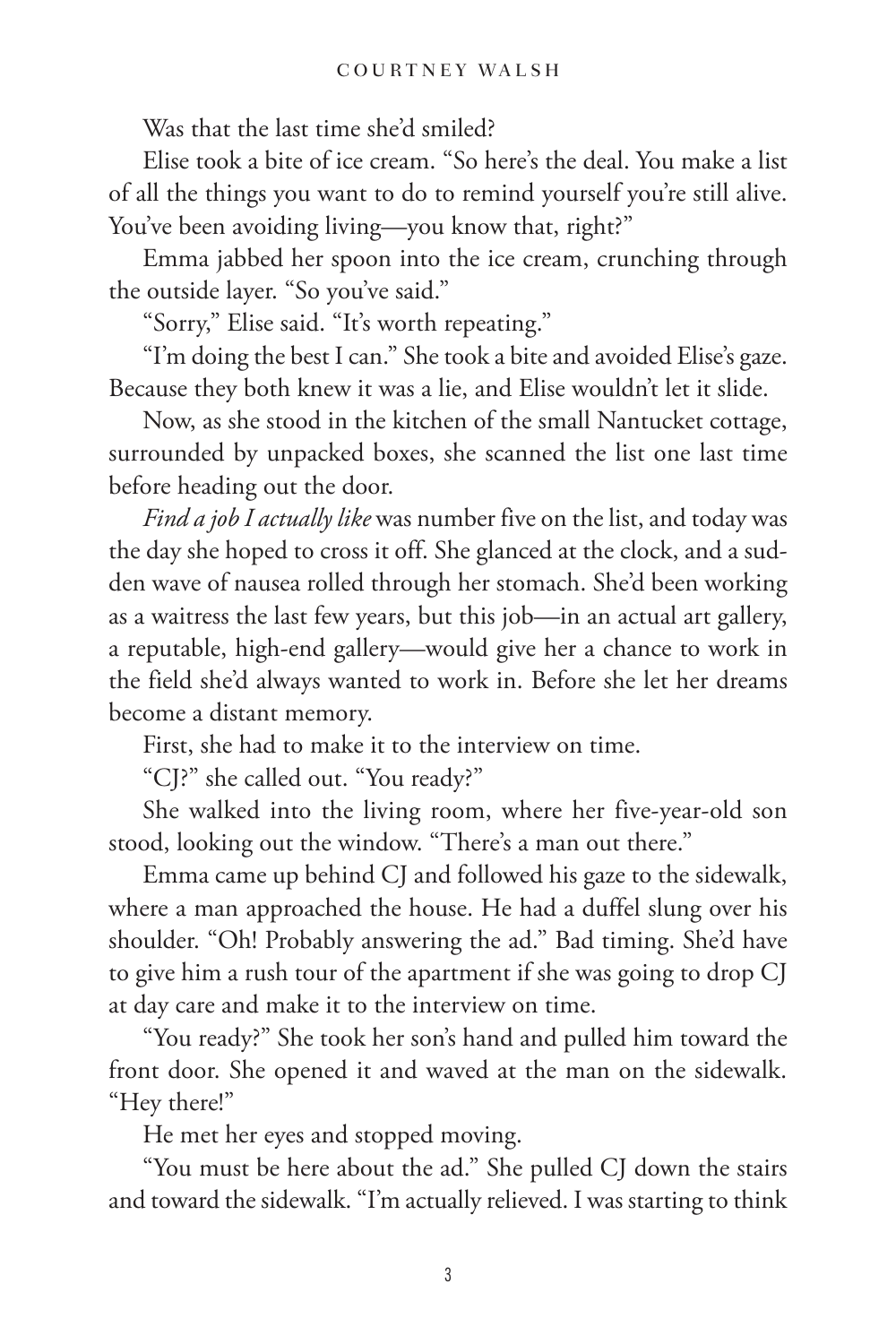nobody was going to respond to it." She gave him a once-over. He was probably a year or two older than she was and rugged-looking, like Bear Grylls but with disobedient hair, the kind of disheveled that said, *I'm not trying very hard*.

It suited him. Emma had no interest in dating, but if she did, he would've probably been the kind of guy that would've captured her attention.

His bright hazel eyes alone seemed worth exploring.

"I'm kind of in a hurry." She forced herself to maintain her composure. "But I can run you up there quick to take a look?"

He almost appeared confused for a second. He glanced at CJ, who was staring at him—this stranger—and then back at Emma. "Okay."

"CJ, go sit on the porch, okay? We'll leave in just a minute."

Her son did as he was told. Emma took her keys from her bag and motioned for the man to follow her.

"The apartment is above the garage," she said. "It's nothing fancy, and it needs some work, but I suppose that's where you'd come in." She didn't look at him, but she knew he was following close behind as they walked up the steps to the apartment. Cam's apartment. He'd spent his summers in the cottage with his grandparents when he was a kid, and when he got older, they converted it into his space.

He'd always talked about turning it into a rental. It had been a dream, really. He said it would be a good extra income, but Emma had always suspected it was more than that. Cam wanted to share Nantucket with as many people as he could.

When she opened that door, the memory of her late husband would be waiting for her.

She'd had most of Cam's things shipped here after he died—it had always been her plan to move here once she was back on her feet. She just didn't expect that it would take five years, which was how long Cam's belongings had been sitting here.

Still in boxes. She couldn't bear to face it then, and she was pretty sure she wouldn't be able to face it now.

4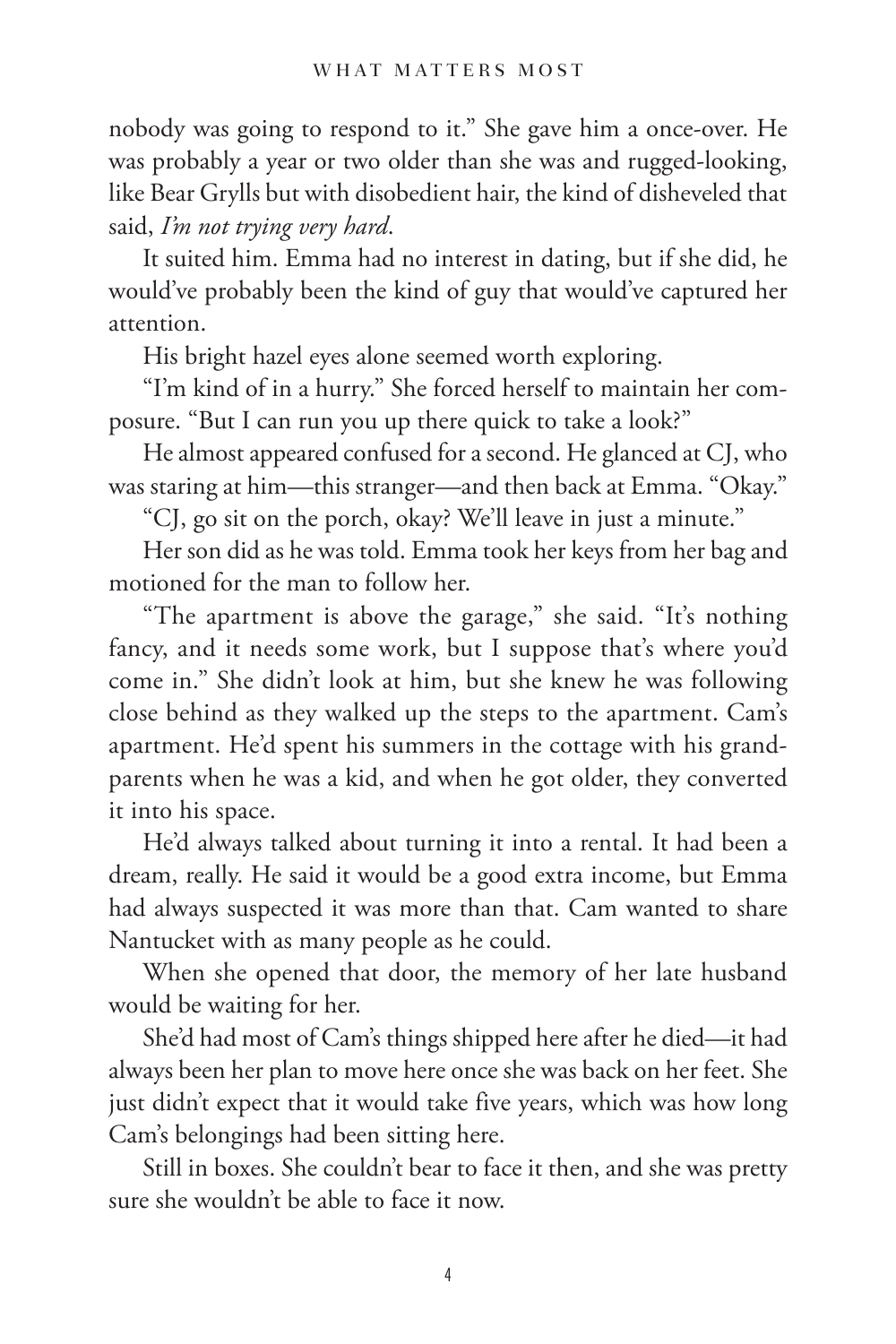"I hope you have a good imagination." She stuck the key in the lock and glanced over her shoulder at the man. "It's a work in progress."

She pushed open the door, struck by the musty smell of an abandoned space that had been locked up and forgotten about, which was exactly what it was.

She really should've assessed the state of the apartment before placing that ad, but she hadn't found the courage. Now she took a step inside. A label on the box in the corner drew her attention. *Cam's stuff* was written in bold black marker in his handwriting. She hadn't seen his handwriting in so long.

The sight of it sent her pulse racing. She flipped the light on and looked at the man. "You can look around. I'll just wait outside."

She stepped out onto the deck and forced herself to breathe.

*Calm down, Emma.* She spotted CJ rolling a truck down the length of the porch. "I know it looks bad," she called through the doorway. "But that's why the rent is included. I figured I can't really pay much for someone to clean it out and get it ready for renters, but I can offer a free place to stay. It just might take a day or two to make it livable."

The man reappeared in the doorway. "So the rent's included?"

She frowned. Hadn't he read the ad? "Yes. In exchange for cleaning out the apartment and getting it ready to rent. I've got a list of things that need to be done—painting, cleaning, repairs. It's mostly cosmetic, but who knows what you'll find once you start?"

Truthfully, she'd made that list based on assumptions. She had no idea the condition of Cam's apartment.

"Okay," he said.

"Okay, you'll do it?"

He shoved his hands in the pockets of his jeans and studied her for a beat longer than she expected. She looked away.

"Yeah, I'll do it."

She turned to him and smiled. "Oh, good. Honestly, I was getting worried. I placed the ad two weeks ago, and nobody's even been by to look at it." Did she sound as desperate as she felt?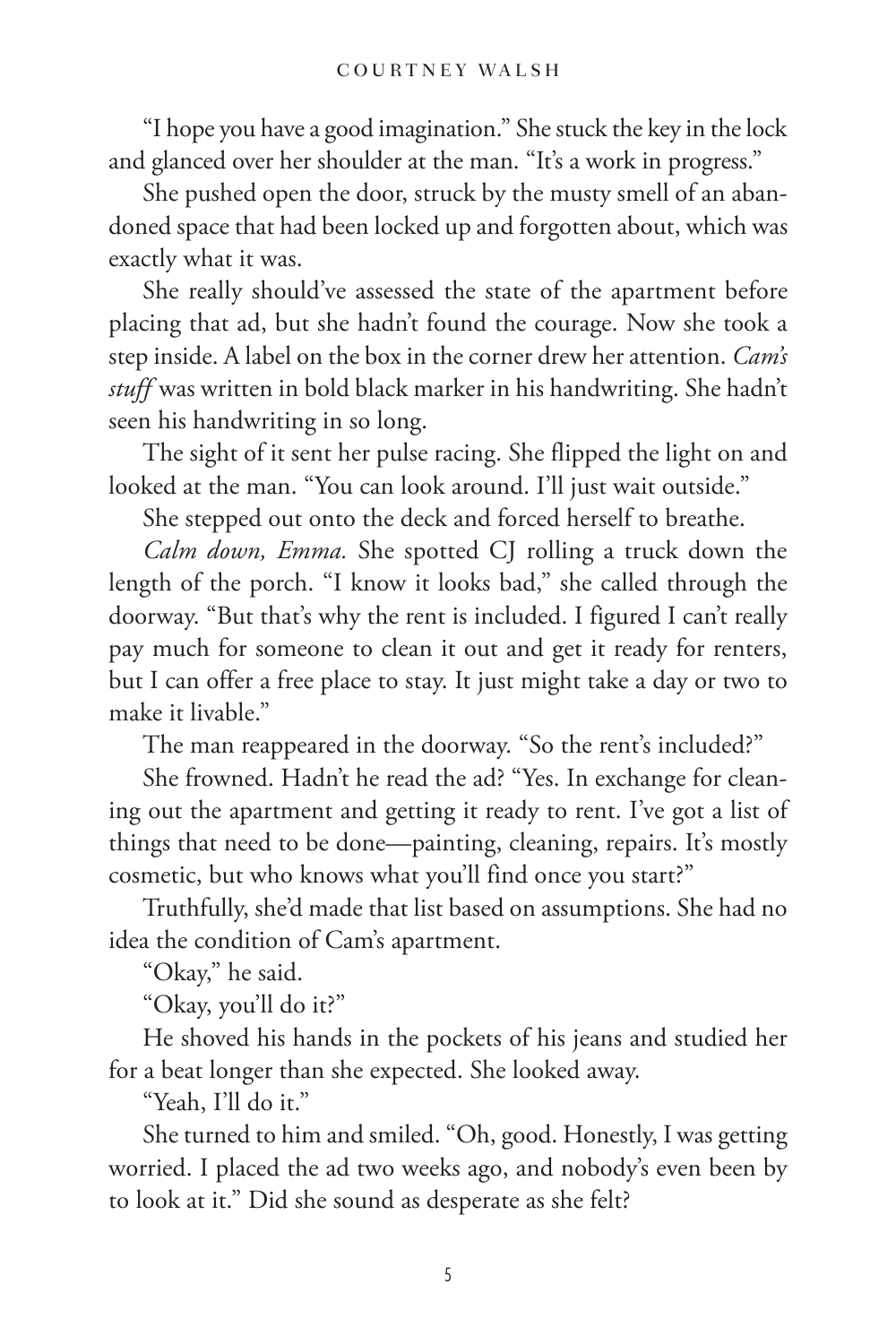"Don't you need some references?" he asked. "Or at least my name?"

He was almost smiling. He was handsome. Maybe a little too handsome, with sandy-colored hair on the dark side of blond. A few days of growth on his face—he wore it well. Cam's face was always clean-shaven, and his hair was always military short.

"Ma'am?"

She realized she hadn't answered his question. That he was still considering taking this job was something of a miracle. "Sorry. Yes, I should probably get both. Your name and your references."

"Jameson Shaw." He extended his hand toward her, and she took it. "But most people call me Jamie."

She looked down at his hand, wrapped around her own. It was nothing, just a handshake, and yet she was so keenly aware of his touch it felt like something more. "Emma Woodson." She pulled her hand from his and pressed her palm against her leg.

"Can I drop my references off to you later? I don't have them on me."

"Of course," she said, though it was slightly irresponsible of him to apply for a job with no references. The thought reminded her that she had a job interview of her own, and if she didn't hurry, she'd be the irresponsible one. "I'm sorry. I really should get going. You can stop back later this evening with your references if that works for you?"

He started to say something but seemed to change his mind as the words were coming out of his mouth. "I'll be sure to do that."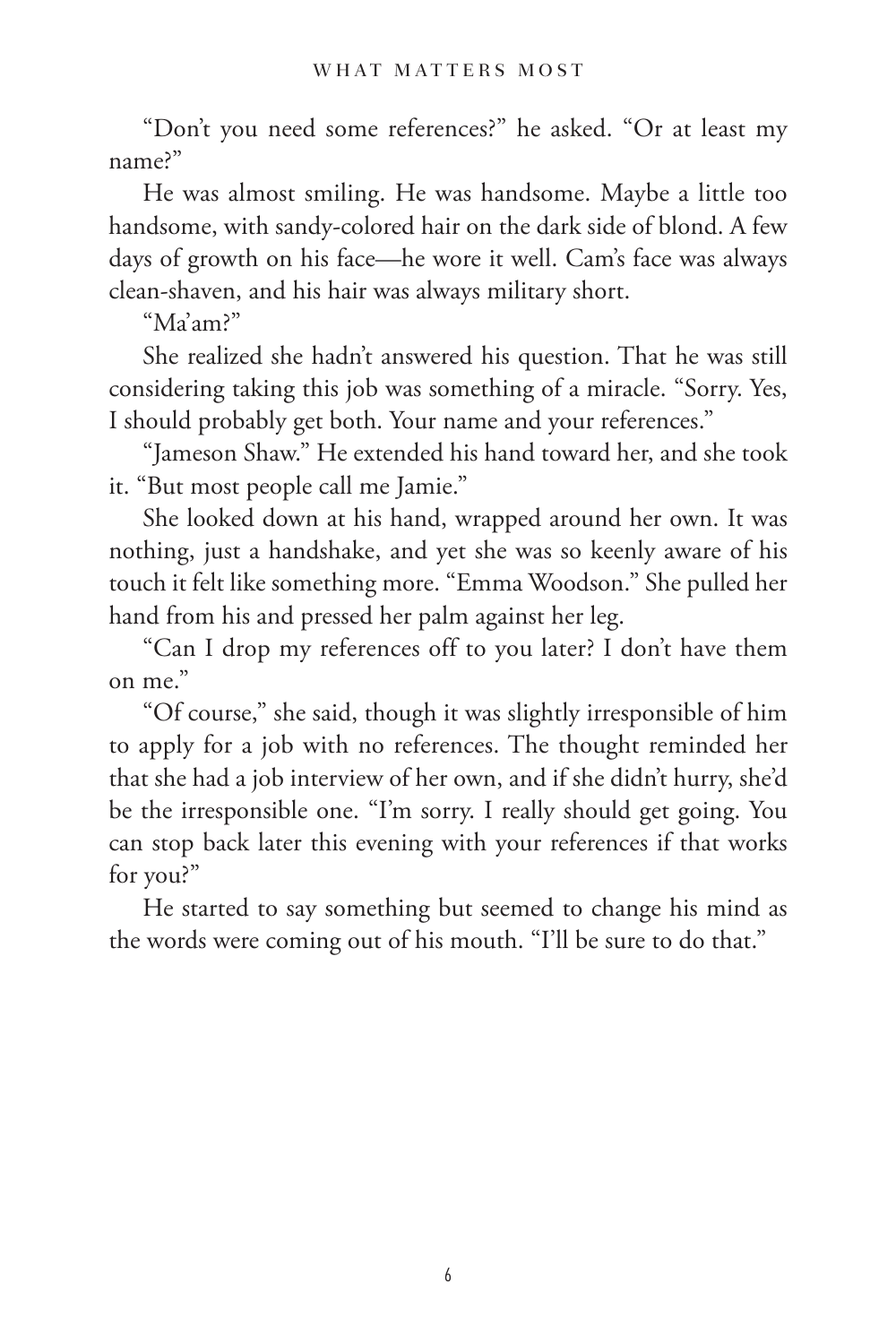#### DEAR READER,

I've been carrying this novel around in my head and my heart for a very, very long time. In fact, it was one of the first ideas I ever had, but the timing never quite worked out for me to write it. I'm so very thankful that changed.

Emma and Jamie's story is a rare one, one that poured straight out of me so fast I don't think I could've stopped it. It was the kind of story that felt like a gift from God, like he cracked open my skull and dropped it inside. Not all books are like that. Most, in fact, are not. More often, there is a lot of angst, a lot of toiling, a lot of frustration, a lot of my husband asking, "How much longer until you turn this book in?"

But this one, for whatever reason, just made sense to me from the start. The characters jumped out of my head and onto the page, and I felt every bit of what they felt. Their pain, their elation, their joy, their hope, their shame. All of it. It all made sense to me.

Maybe because these are universal emotions. Maybe our need to be forgiven and our need to forgive other people burrows down so deep that we feel it on a soul level. Both of the main characters in this story were dealing with this in one way or another, and I really enjoyed the chance to explore this theme through their stories.

Writing is an escape for me. There's nothing like getting lost in